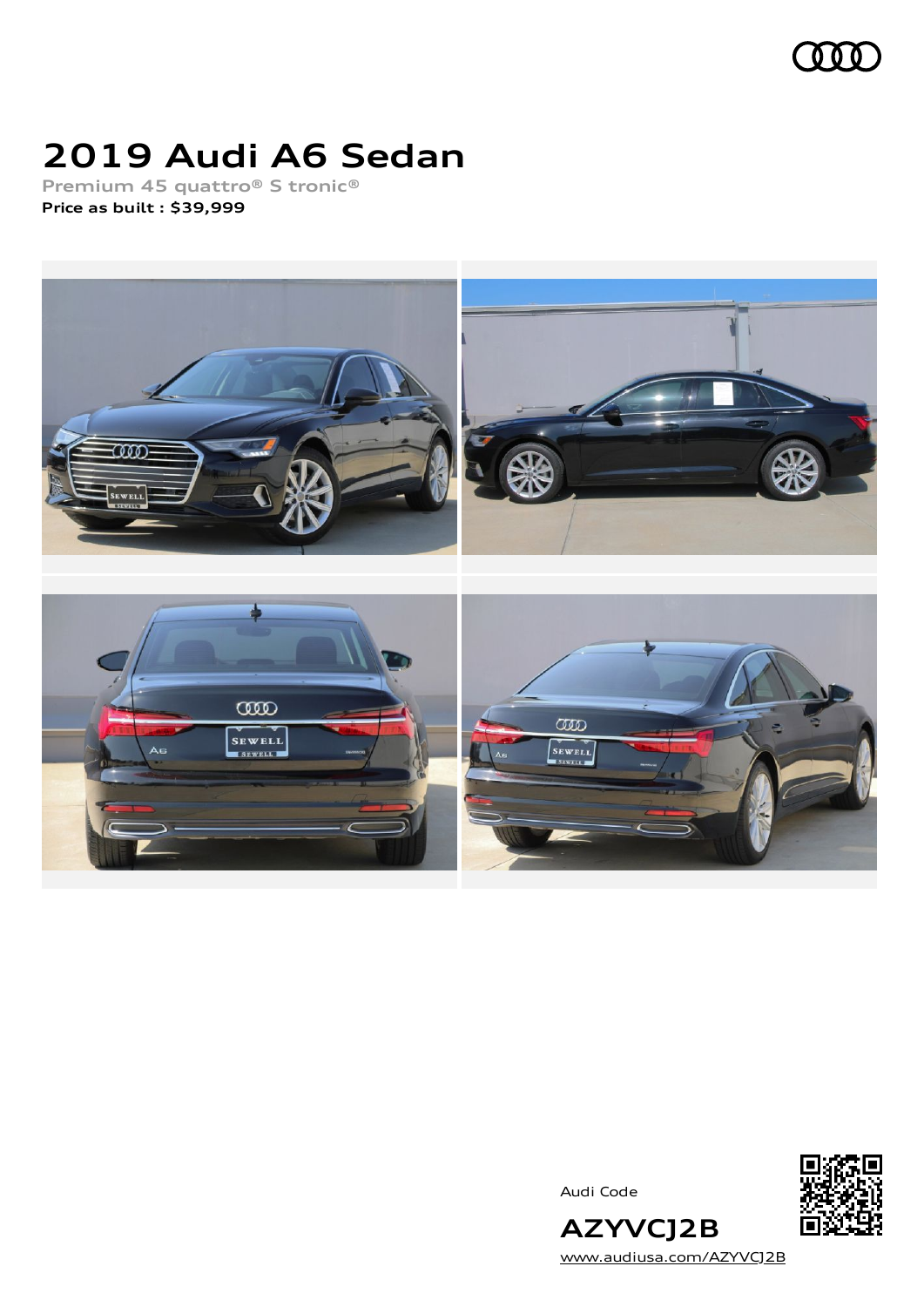**Audi 2019 Audi A6 Sedan** Premium 45 quattro® S tronic®

**Price as buil[t](#page-8-0)** \$39,999

### **Exterior colour**

Mythos Black metallic

#### **Interior colour**

| Seats     | Black with Rock Gray cross stitching |
|-----------|--------------------------------------|
| Dashboard | Black                                |
| Carpet    | Black                                |
| Headliner | Lunar Silver                         |



### **Further Information**

| Type of vehicle | Used car     |
|-----------------|--------------|
| Mileage         | 23,551 miles |
| Warranty        | No           |

#### **Audi Code** AZYVCJ2B

**Your configuration on www.audiusa.com** [www.audiusa.com/AZYVCJ2B](https://www.audiusa.com/AZYVCJ2B)

**Commission number** af0fd1c30a0e09a92577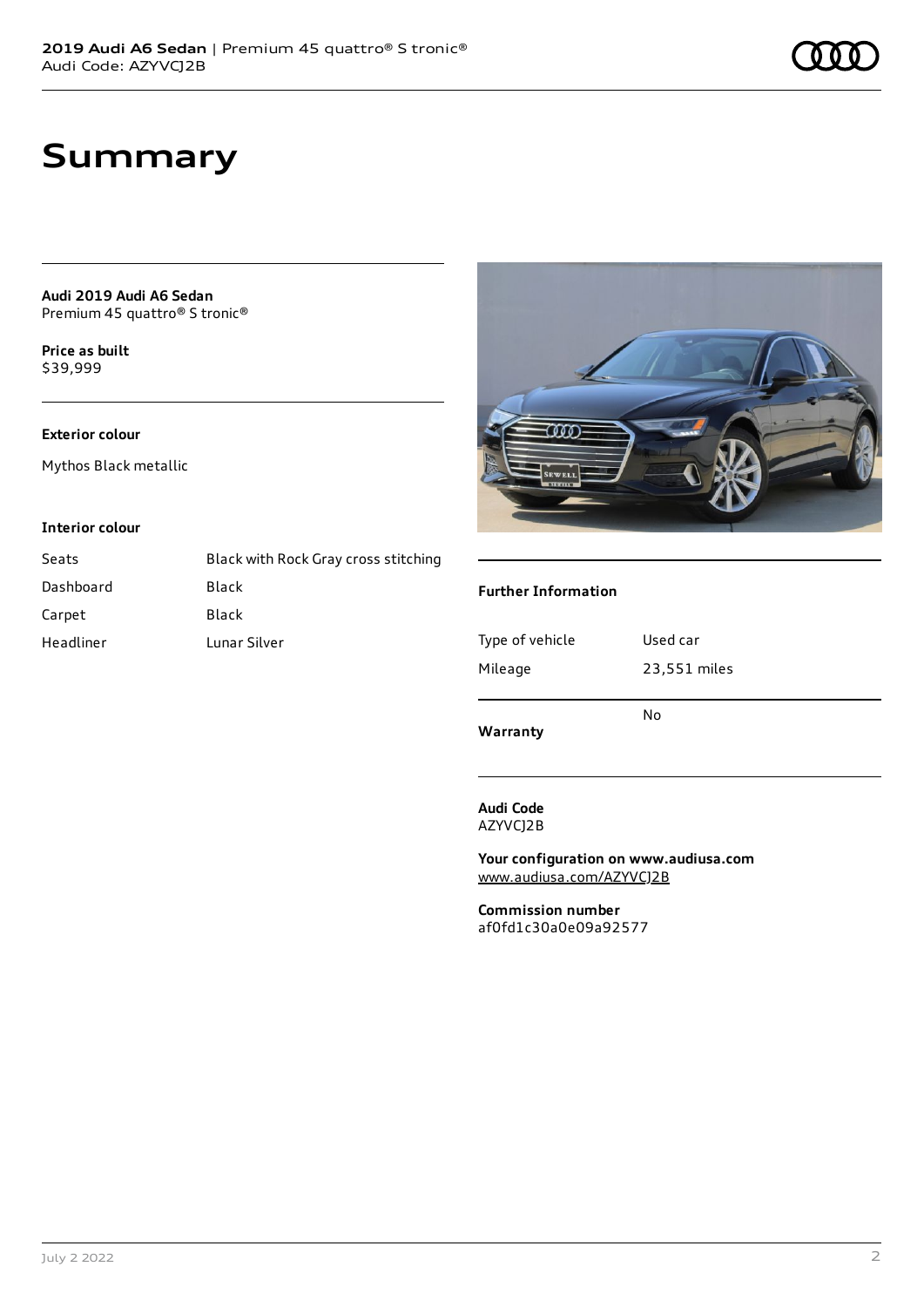# **Equipment**

Mythos Black metallic

Audi advanced key

Power-adjustable, power-folding, auto-dimming, heated exterior side mirrors with memory

Convenience package

Fine Grain Ash Natural Brown Wood inlays

Audi pre sense® rear

Audi side assist

Audi phone box





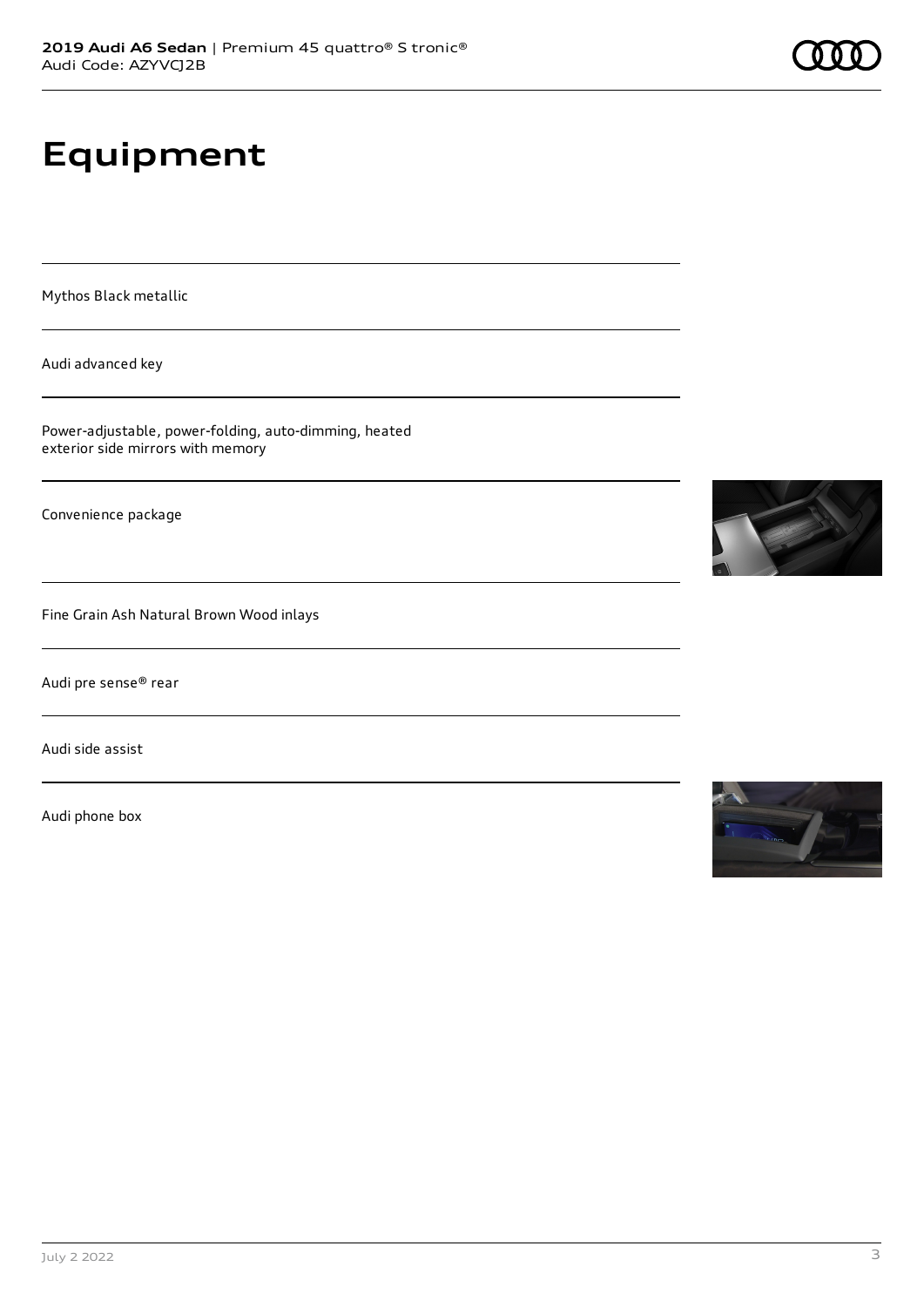# **Standard features**

## **Safety and Security**

| 4UH             | Driver and front passenger airbags incl. knee<br>airbags                          |
|-----------------|-----------------------------------------------------------------------------------|
| 8T <sub>2</sub> | Cruise control with coast, resume and<br>accelerate features                      |
| VC <sub>2</sub> | Garage door opener (Homelink®)                                                    |
| 6Y <sub>2</sub> | Top speed electronically limited to 130 mph                                       |
| QZ7             | Electromechanical power steering                                                  |
| <b>7K6</b>      | Tire-pressure monitoring system                                                   |
| 4X3             | Head/thorax side airbags                                                          |
| 3B7             | ISOFIX child seat mounting and Top Tether<br>anchorage point for outer rear seats |
|                 |                                                                                   |

#### **Exterior**

| 0P <sub>0</sub> | Dual exhaust outlets                     |
|-----------------|------------------------------------------|
| 1S1             | Vehicle tool kit and vehicle jack        |
| 1 B A           | Dynamic suspension                       |
| 0N1             | Standard rear axle                       |
| 81T             | Full LED headlights                      |
| 196             | All-season tires 245/45 R19 102H xl      |
| 8SP             | LED taillights with dynamic turn signals |
| 4KC             | Heat-insulating glass                    |
| 47B             | Aluminum trim around exterior windows    |
| CF1             | 19" 10-spoke-dynamic design wheels       |
|                 |                                          |

### **Interior**

| QE1 | Storage package   |
|-----|-------------------|
| 3FB | Panoramic sunroof |

### **Interior**

| 7M1             | Aluminum door sill inlays                                      |
|-----------------|----------------------------------------------------------------|
| 6N)             | Cloth headliner                                                |
| KH <sub>5</sub> | Three-zone automatic air conditioning                          |
| 417             | Auto-dimming interior rear view mirror with<br>digital compass |
| QQ1             | LED interior lighting package                                  |
| 2C7             | Electric steering wheel adjustment                             |
| 7H <sub>B</sub> | Leather package                                                |
| 6F2             | Center front armrest                                           |
| 7F <sub>9</sub> | Leather-wrapped gear selector                                  |
| 4F <sub>2</sub> | Electric tailgate/trunk lid release from inside                |
| 5XF             | Dual front sun visors with lighted vanity<br>mirrors           |
| 3NT             | Split folding 40:20:40 rear seatbacks                          |
| N4M             | Leather seating surfaces                                       |
| 4A3             | <b>Heated front seats</b>                                      |
|                 |                                                                |

#### **Infotainment and Driver Assistance**

| 6K8             | Audi pre sense <sup>®</sup> front                                                            |
|-----------------|----------------------------------------------------------------------------------------------|
| 2H1             | Audi drive select                                                                            |
| IT3             | Audi connect CARE, PRIME & PLUS (limited<br>time subscription)                               |
| IU1             | Audi smartphone interface                                                                    |
| IW <sub>3</sub> | Audi connect <sup>®</sup> emergency and service call                                         |
| 7X2             | Parking system plus                                                                          |
| UF8             | USB Audi music interface with Audi<br>smartphone interface (Android Auto & Apple<br>CarPlay) |
| KA7             | Rearview camera                                                                              |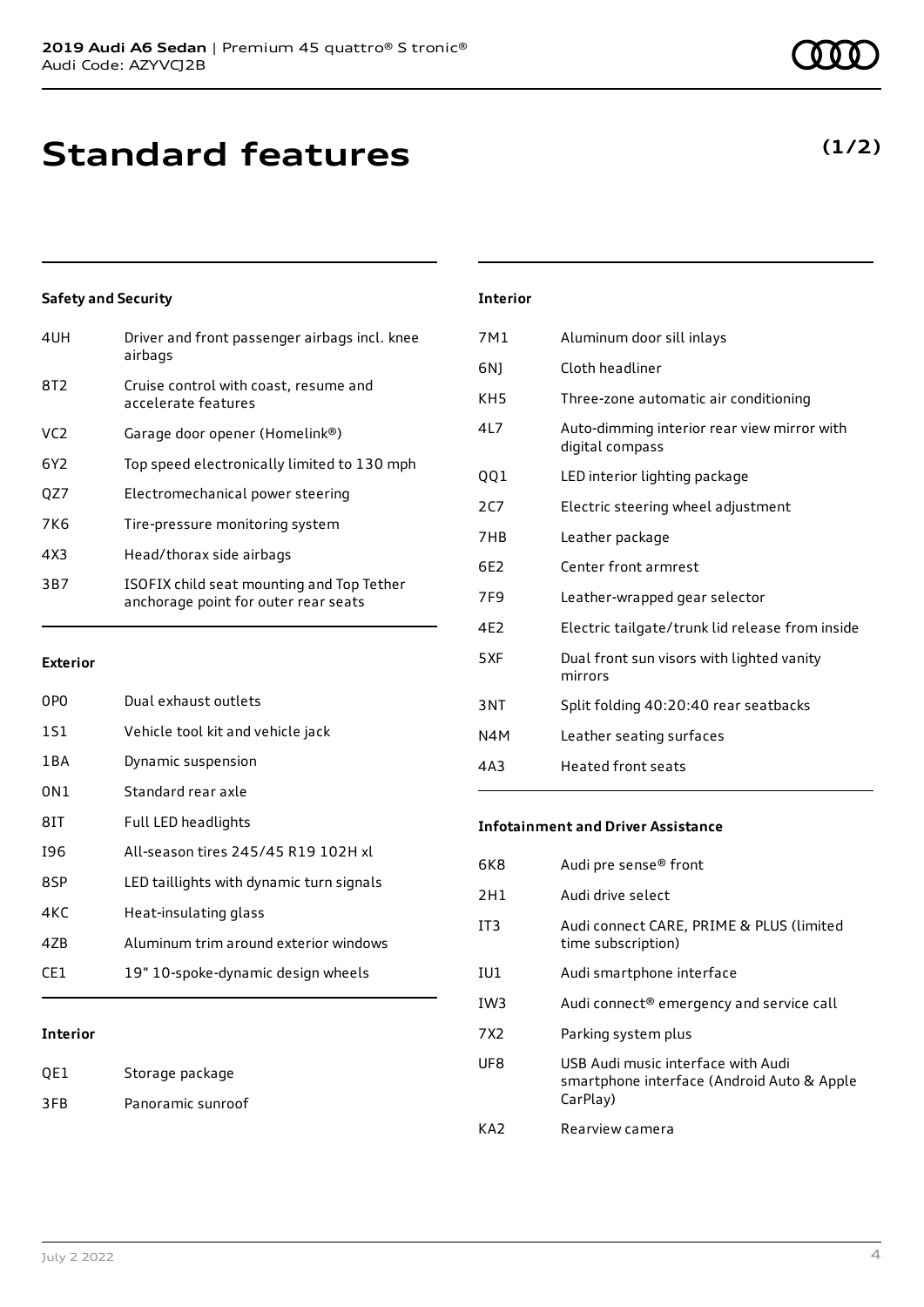# **Standard features**

### **Infotainment and Driver Assistance**

| 8G1 | High beam assistant                                |
|-----|----------------------------------------------------|
| 9VD | Audi sound system                                  |
| 9S7 | Color driver information system                    |
| 7UG | MMI <sup>®</sup> Navigation plus with Audi connect |
| EL3 | Audi connect® with online services                 |
| I8V | MMI radio - 8.8" screen size                       |
| 613 | Lane departure warning                             |
| OV3 | Sirius XM® Satellite Radio                         |

July 2 2022 5

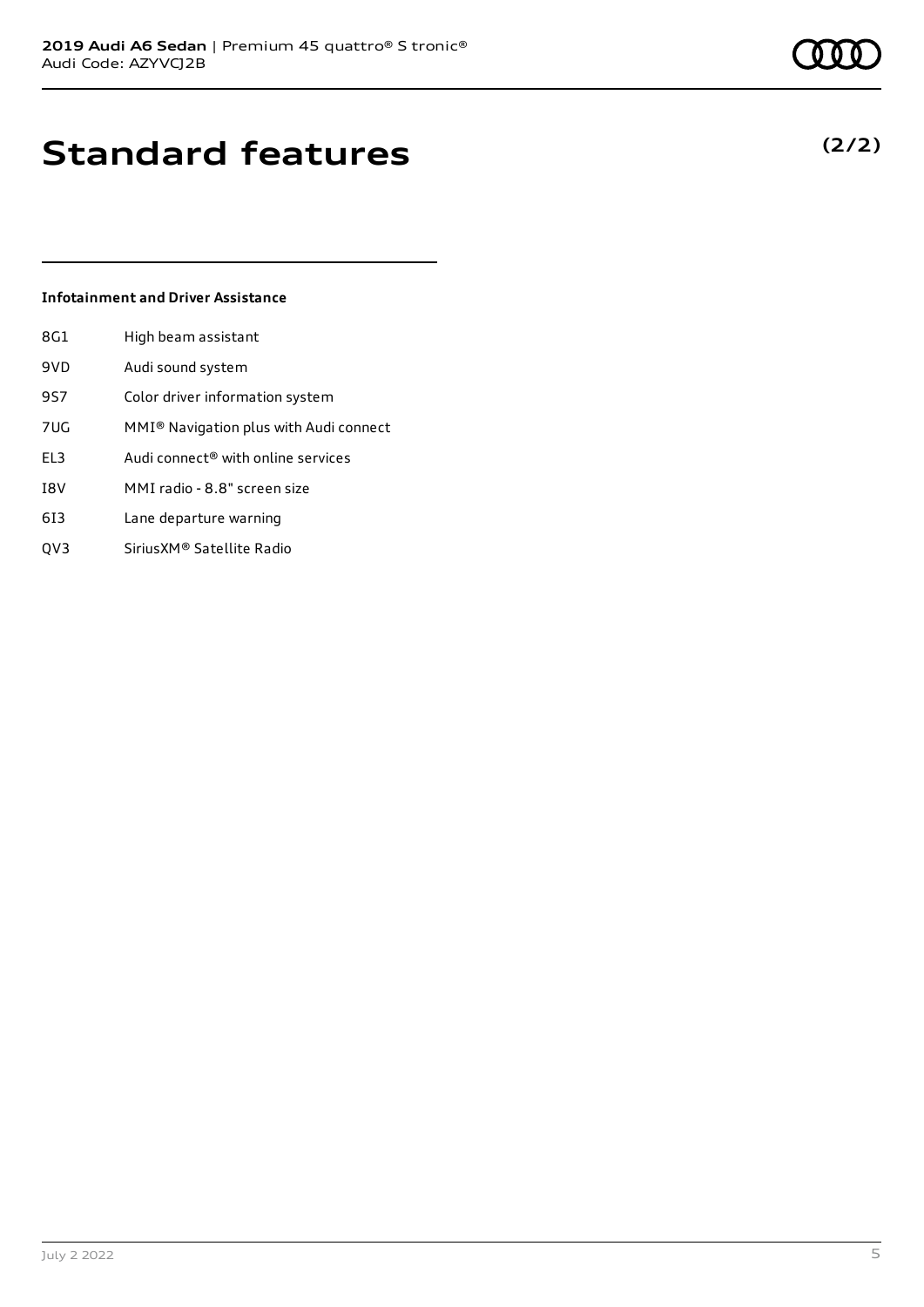# **Dealer remarks**

PREMIUM PACKAGE CONVENIENCE PACKAGE SIDE ASSIST WIRELESS PHONE CHARGING SUNROOF NAVIGATION APPLE CARPLAY BACK-UP CAMERA HEATED SEATS!!! A thorough inspection has been completed by a Sewell technician including an oil & filter service! The detailed inspection report is provided prior to purchase along with the Carfax vehicle history report.

As a SEWELL customer, you will receive Complimentary Car Washes for Life! Other benefits include complimentary Audi loan cars with no service reservation required, even on Saturdays & free valet parking for SEWELL customers at City Centre Plaza & Market Street. Customer service has been our core strength for over 100 years, please come by or give us a call today at 281-269-8800. Our pricing is based upon current market conditions and will change periodically. The current advertised price is available for today only.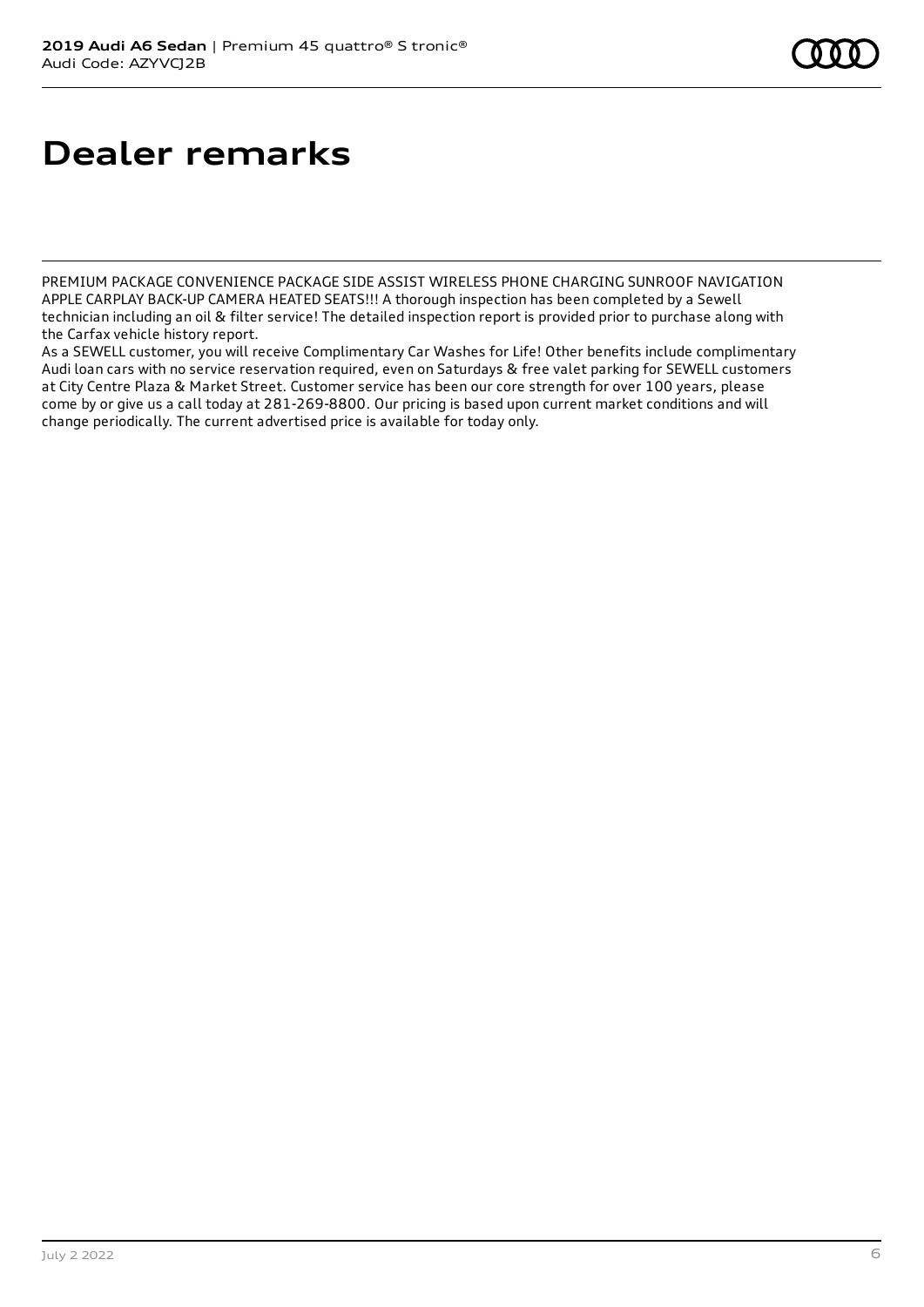

# **Technical Specifications**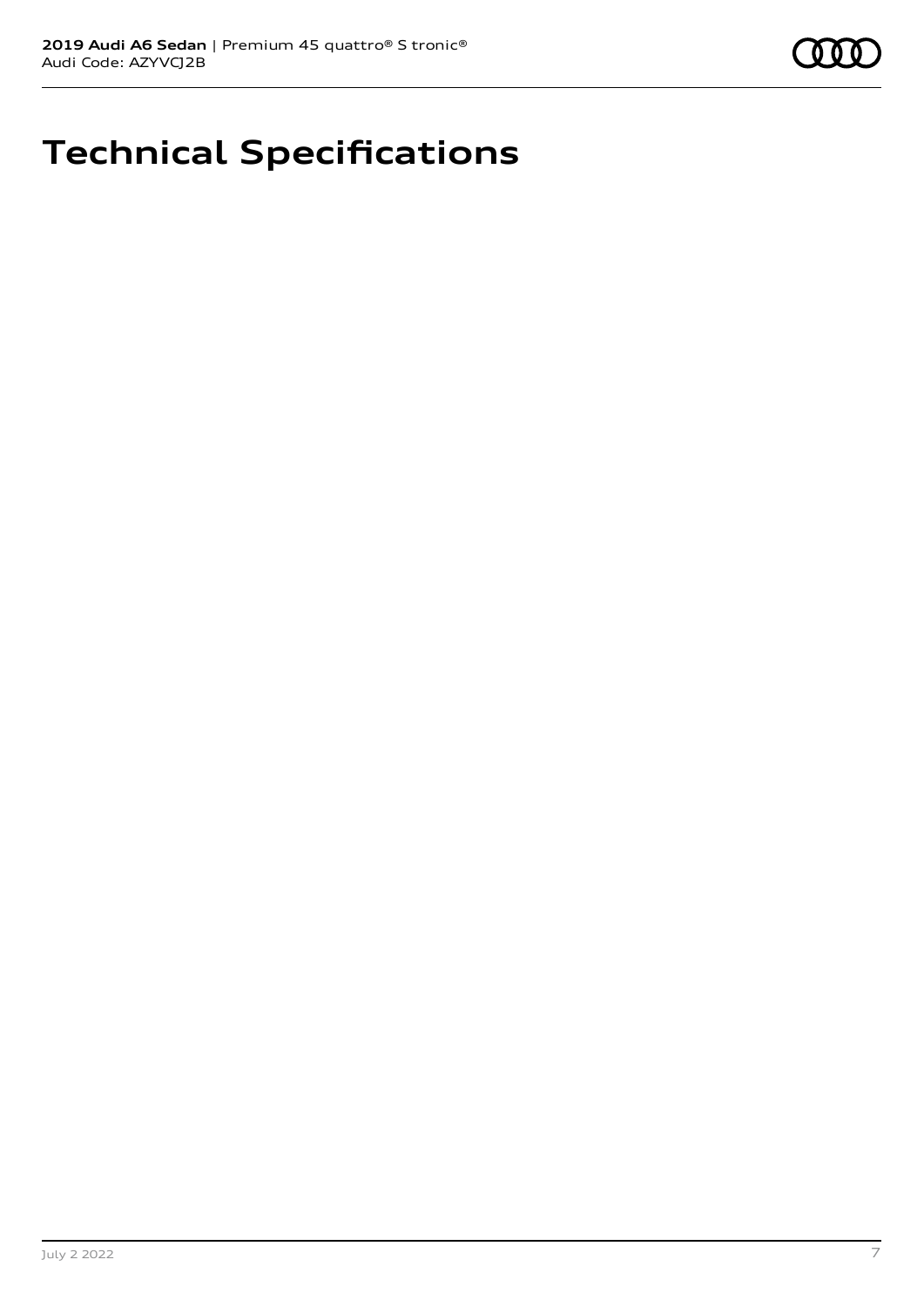## **Contact**

Dealer **Audi Sugar Land**

10330 US 90A 77478 Sugar Land TX

Phone: 2812698800 FAX: 2812698991

www: [https://www.audisugarland.com](https://www.audisugarland.com/)